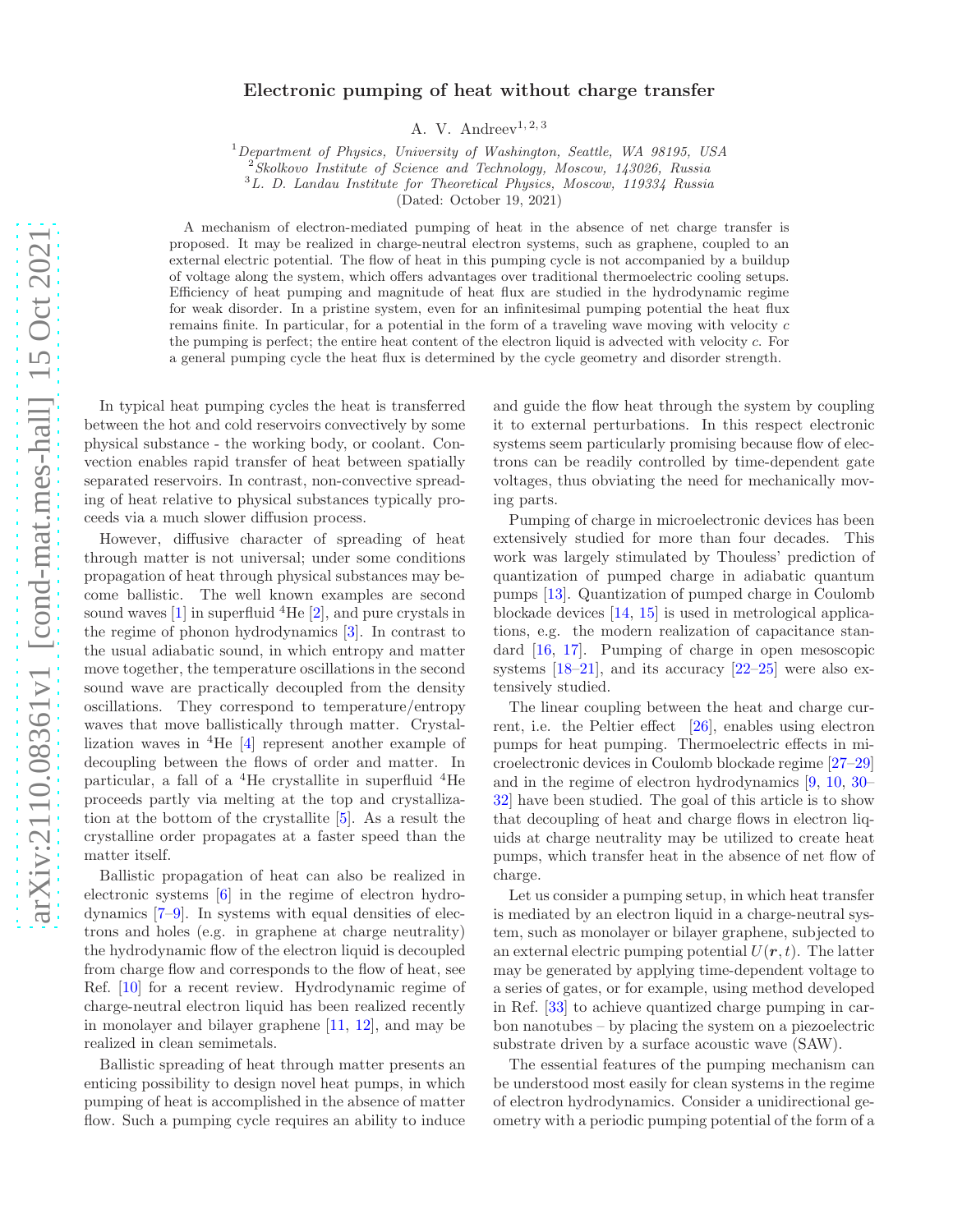traveling wave,  $U(x-ct)$ . At zero temperature difference between the reservoirs, and for slow pumping velocities c, the electron liquid will remain in local thermal equilibrium corresponding to the instantaneous realization of the pumping potential  $U(x-ct)$ . Therefore the densities of electrons,  $n(x, t)$  and entropy,  $s(x, t)$ , will be given by the equilibrium values corresponding to the local value of U. Since the latter moves with velocity  $c$ , the electron liquid will also move with the hydrodynamic velocity  $u = c$ . The local densities of charge and entropy of the electron liquid will propagate with the same velocity. Therefore, the entire heat content of the electron liquid will be entrained by this flow, producing a net heat flux density  $T\bar{s}c$  where  $\overline{\cdots}$  denotes spatial average. In contrast, the net charge pumping current will vanish because of the vanishing average electron density at charge neutrality,  $\overline{n} = 0.$ 

In the presence of disorder and temperature gradient the entrainment of the electron liquid by the pumping potential will no longer be prefect; the pressure gradient proportional to the temperature gradient and the disorder-induced friction force will cause the electron liquid to lag behind the pumping potential. Evaluating the heat flux and pumping cycle efficiency in this case requires a quantitative theory.

Below, a theory of heat pumping at charge neutrality is developed in the regime of electron hydrodynamics. The hydrodynamic description applies provided the rate of momentum-conserving electron-electron collisions exceeds the momentum relaxation rate and the pumping frequency  $\omega$ . Let us assume that the spatial scale of the pumping potential exceeds the correlation radius  $\xi$ of the disorder potential. In this case pumping may be described by averaging the flow of the electron liquid over length scales of order  $\xi$  [\[9,](#page-4-7) [10](#page-4-8), [32](#page-4-24)]. For slow pumping the corresponding macroscopic hydrodynamic equations may be written in the form

<span id="page-1-1"></span><span id="page-1-0"></span>
$$
\partial_t n + \mathbf{\nabla} \cdot \mathbf{j} = 0,\tag{1a}
$$

$$
\partial_t \mathbf{p} + k \mathbf{u} + \nabla P + n \nabla (U + e\phi) = \nabla \cdot \hat{\sigma}', \qquad (1b)
$$

$$
\partial_t s + \mathbf{\nabla} \cdot \mathbf{j}_s = \dot{s}.\tag{1c}
$$

Here  $P$  is the pressure,  $\boldsymbol{u}$  is the hydrodynamic velocity, and  $\hat{\sigma}'$  denotes the viscous stress tensor, and k denotes the disorder-induced "friction" coefficient. The densities of particles, entropy, and momentum are denoted by  $n, s$ , and **p**, respectively. The electric potential  $\phi$  is related to the electron charge density en by the Poisson equation. The current densities of particles,  $j$ , and entropy,  $j_s$  may be expressed as

<span id="page-1-2"></span>
$$
\begin{pmatrix} \mathbf{j} \\ \mathbf{j}_s \end{pmatrix} = \begin{pmatrix} n \\ s \end{pmatrix} \mathbf{u} - \begin{pmatrix} \sigma/e^2 & \gamma/T \\ \gamma/T & \kappa/T \end{pmatrix} \begin{pmatrix} -e\mathbf{E} \\ \nabla T \end{pmatrix}, \quad (2)
$$

where the first term in the right hand side (r.h.s.) represents the equilibrium components of the currents, while the second represents the dissipative components. The

latter are linear in the temperature gradient  $\nabla T$  and the electromotive force (EMF)  $e\mathcal{E} = -\nabla(\mu + U + e\phi)$  (with  $\mu$  being the chemical potential). The elements of the Onsager matrix of the intrinsic kinetic coefficients of the electron liquid are the electrical and thermal conductivities  $\sigma$ , and  $\kappa$ , and thermoelectric coefficient  $\gamma$ . Finally,  $\dot{s}$ is entropy production rate per unit area, caused by dissipative processes in the electron liquid and loss of heat to the lattice.

Adiabatic pumping. Let us focus on the regime of slow pumping, where the heat flux is linear in the rate of change  $\partial_t U$  of the pumping potential, and further assume that the temperature difference  $\Delta T$  between the hot and cold reservoirs is small. In this case we may work within linear order accuracy in  $\partial_t U$  and  $\Delta T$ . Note that momentum density  $p$  is linear in these variables. Since its time derivative is further proportional to the pumping rate,  $\partial_t p$  is quadratic in  $\partial_t U$  and  $\Delta T$ . Similarly, the entropy production rate  $\dot{s}$  is also quadratic in these variables. Therefore, in our approximation we may neglect the force density  $\partial_t p$  and entropy production rate *i* in Eq. [\(1\)](#page-1-0), thereby reducing the entropy evolution equation, Eq. [\(1c\)](#page-1-1), to a continuity relation for the entropy current.

Let us consider a unidirectional geometry, in which a two-dimensional system of length  $L$  (in the x-direction) and width  $w$  (in the  $y$ -direction) is subjected to a periodic in space and time pumping potential of the form  $U(x,t) = U(x+\lambda, t) = U(x, t+\tau)$ . Being interested in the bulk effects we will evaluate the pumping heat flux per unit width of the system for  $L \gg \lambda$ . In this case without loss of generality we will set  $L/\lambda$  to be an integer, and impose at the reservoirs periodic boundary conditions on the system variables,  $e\mathcal{E}, \partial_x T$ , and u.

Using the thermodynamic identity  $dP = nd\mu + sdT$ and expressing the relevant component of the viscous stress tensor as  $\sigma'_{xx} = (\eta + \zeta)\partial_x u$ , where  $\eta$  and  $\zeta$  are the shear and bulk viscosities, we obtain from Eq. [\(1b\)](#page-1-1) the following force balance relation

<span id="page-1-4"></span><span id="page-1-3"></span>
$$
ne\mathcal{E} - s\partial_x T - [k - \partial_x(\eta + \zeta)\partial_x] u = 0.
$$
 (3)

The remaining two relations between u, e $\mathcal{E}$ , and  $\partial_x T$ are obtained by integrating continuity equations [\(1a\)](#page-1-1) and  $(1c)$ , over x, and using Eq.  $(2)$ ;

<span id="page-1-5"></span>
$$
nu + \sigma_0 e \mathcal{E} - \frac{\gamma \partial_x T}{T} = j(t) - \int_0^x d\tilde{x} \partial_t n(\tilde{x}, t), \quad \text{(4a)}
$$

$$
su - \frac{\kappa \partial_x T}{T} + \frac{\gamma e \mathcal{E}}{T} = j_s(t) - \int_0^x d\tilde{x} \partial_t s(\tilde{x}, t). \tag{4b}
$$

Here the integration constants  $i(t)$  and  $i_s(t)$  represent, respectively, the current densities of particles and entropy evaluated at the reservoirs,  $x = 0$  and  $x = L$  (due to the periodic boundary conditions the two are equal).

Equations [\(3\)](#page-1-3) and [\(4\)](#page-1-4) determine the hydrodynamic velocity u, temperature gradient  $\partial_x T$ , and EMF  $e\mathcal{E}$ , which arise in the presence of pumping. They do not assume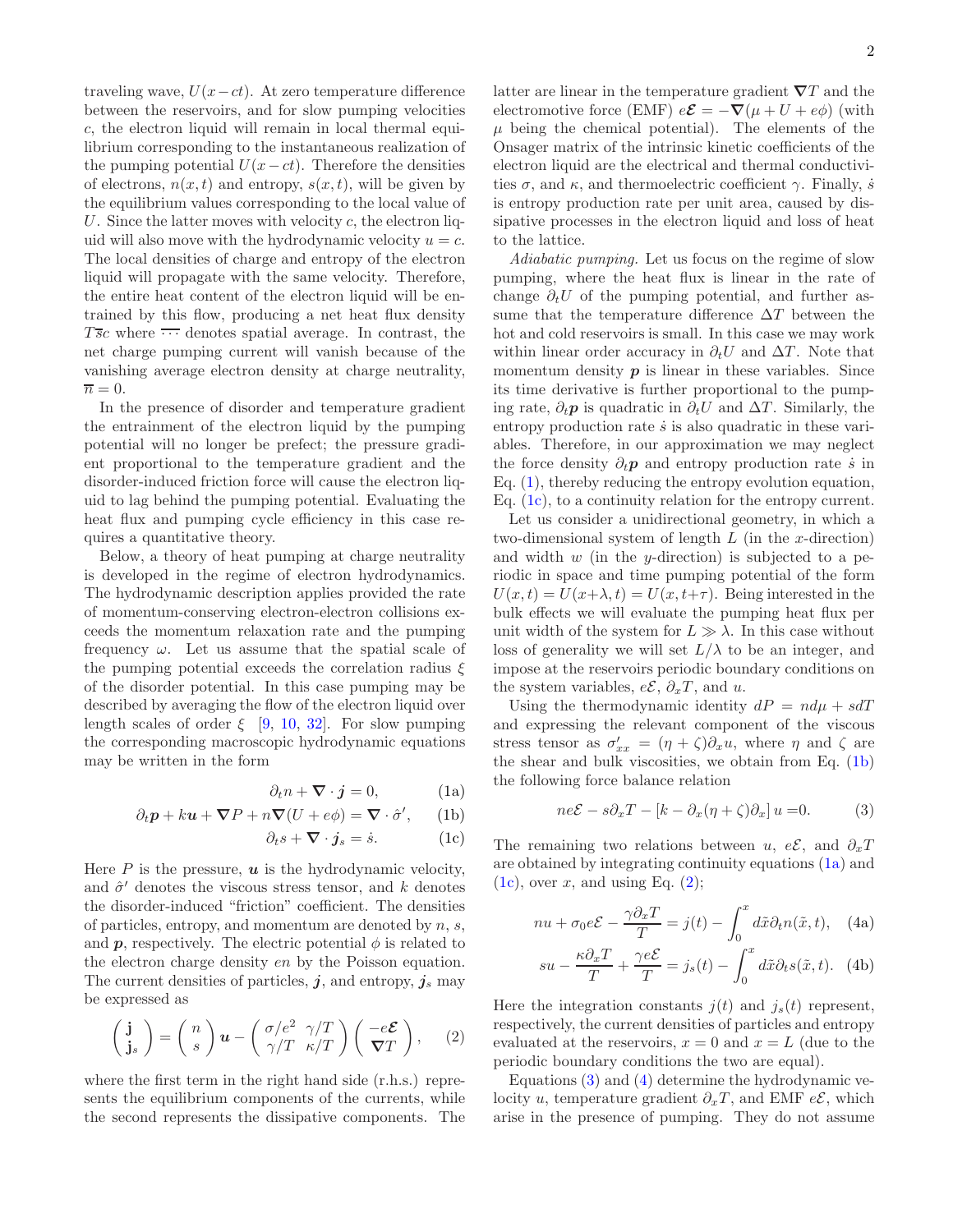that pumping potential is weak, only that the pumping, described by the integrals in the r.h.s. of Eq. [\(4\)](#page-1-4) is adiabatically slow. In the general case of strong pumping potential not only the densities of particles and entropy, but also the kinetic coefficients depend on the pumping potential, and are given by their locally equilibrium values [\[9\]](#page-4-7). These equations must be supplemented by the boundary conditions for the temperature and electrochemical potential at the reservoirs. At charge neutrality they are given by  $\overline{e\mathcal{E}}=0$  (vanishing voltage bias), and  $\overline{\partial_x T} = \Delta T / L.$ 

For simplicity, let us assume that both pumping potential  $U$  and disorder are small in comparison to  $T$ . We will work to lowest order accuracy in  $U/T \ll 1$ . To this end we will approximate all quantities to leading order in  $U/T$ . Since the local electron density n is linear in the pumping potential,  $n/s \propto U/T \ll 1$ . The thermoelectric coefficient  $\gamma$ , being odd in n is also linear in U. In contrast, deviations of the entropy density from its value at charge neutrality,  $s_0$ , are quadratic in  $U/T$  and may be neglected. Similarly, the intrinsic electrical and thermal conductivities  $\sigma$  and  $\kappa$  may be replaced by their values at charge neutrality. Then it follows from Eq. [\(4b\)](#page-1-5) that to within linear order accuracy in  $U/T$  the entropy flux  $j_s$ is spatially uniform,  $j_s = j_s(t) = s_0u - \kappa \partial_x T/T + \gamma e\mathcal{E}/T$ . Excluding  $\partial_x T$  from Eqs. [\(3\)](#page-1-3) and [\(4b\)](#page-1-5) we get

$$
\left[\frac{T s_0^2}{\kappa} + k - \partial_x(\eta + \zeta)\partial_x\right]u + \left[\frac{\gamma s_0}{\kappa} - n\right]e\mathcal{E} = \frac{T s_0 j_s(t)}{\kappa}.
$$
\n(5)

At charge neutrality the spatially uniform component of the EMF vanishes,  $\overline{e\mathcal{E}} = 0$ , whereas the inhomogeneous part of  $eE$  is  $\propto U/T$ . Therefore, it follows from the above equation that to within linear order accuracy in  $U/T$  the hydrodynamic velocity is spatially uniform. Furthermore, the force balance equation [\(3\)](#page-1-3) shows that to linear order in  $U/T$  the temperature gradient is also spatially uniform,  $\partial_x T = \Delta T / L$ , and is related to the hydrodynamic velocity  $u(t)$  by,

<span id="page-2-1"></span>
$$
ku(t) = \overline{ne\mathcal{E}} - s_0 \frac{\Delta T}{L}.
$$
 (6)

The second term in the r.h.s. describes the force density caused by thermally induced pressure gradient. This force is balanced by the disorder-induced friction force in the left hand side (l.h.s.) and the force exerted by the pumping potential (first term in the r.h.s.). This force may be evaluated by finding the local EMF from Eq. [\(4a\)](#page-1-5). Isolating the the inhomogeneous part of Eq. [\(4a\)](#page-1-5) we obtain within our accuracy,

$$
e\mathcal{E}(x,t) = -\frac{e^2}{\sigma_0} \left[ n(x,t)u(t) + \int_0^x d\tilde{x}\partial_t n(\tilde{x},t) \right].
$$
 (7)

Substituting Eq.  $(7)$  into  $(6)$  and expressing the friction coefficient in terms of the variance  $\langle (\delta n)^2 \rangle$  of disorderinduced density modulations,  $k = \frac{\sigma_0}{2e^2} \langle (\delta n)^2 \rangle$  [\[11,](#page-4-9) [32\]](#page-4-24) we obtain the hydrodynamic velocity in the form

$$
u(t) = -\frac{\frac{\sigma_0}{e^2} \frac{s_0 \Delta T}{L} + n(x, t) \int_0^x d\tilde{x} \partial_t n(\tilde{x}, t)}{\frac{\langle (\delta n)^2 \rangle}{2} + n^2(x, t)}.
$$
 (8)

The entropy current may be expressed in terms  $u(t)$  using Eq.  $(5)$ . To leading (zeroth) order in  $U/T$  one obtains

<span id="page-2-4"></span><span id="page-2-3"></span>
$$
j_s(t) = s_0 u(t),\tag{9}
$$

which corresponds to the flow of entropy density  $s_0$  of the electron liquid with velocity  $u(t)$ .

Equations [\(8\)](#page-2-3) and [\(9\)](#page-2-4) describe the flow velocity  $u(t)$ of the electron liquid and entropy flux in the presence of pumping and temperature difference between the reservoirs. The flow is caused by the thermally-induced pressure gradient  $s_0 \Delta T / L$  (first term in the numerator in Eq.  $(8)$  and the force exerted on the liquid by the pumping potential (second term).

At  $\Delta T = 0$  the flow velocity  $u(t)$  is determined only by the pumping cycle parameters and disorder strength. This pumping contribution is given by

<span id="page-2-5"></span>
$$
u_{\rm P}(t) = -\frac{\overline{n(x,t)\int_0^x d\tilde{x}\partial_t n(\tilde{x},t)}}{\frac{\langle (\delta n)^2 \rangle}{2} + \overline{n^2(x,t)}}.
$$
(10)

In particular, for a potential in the form of a traveling wave generated by SAW,  $U(x, t) = U_0(x - ct)$  we get  $u_P^{\text{SAW}} = c \left(1 + \langle (\delta n)^2 \rangle / 2\overline{n^2} \right)^{-1}$ . At vanishing disorder this expression reproduces the expected result of perfect pumping,  $u_{\rm P}^{\rm SAW} = c$ .

<span id="page-2-2"></span>At weak disorder,  $\langle (\delta n)^2 \rangle \ll n^2(x, t)$ , the pumping velocity in Eq. [\(10\)](#page-2-5) becomes independent of the amplitude of the pumping potential for a general pumping cycle. In other words it depends only on the shape of that pumping cycle  $U(x,t)$ . Let us denote this value by  $u_{\rm p}^{(0)}$  $_{\rm P}^{{\rm (O)}}(t).$ Using the Fourier series representation for the electron density,  $n(x,t) = \sum_n c_n(t) e^{i\frac{2\pi n}{\lambda}x}$ , the pumping velocity  $u_{\rm p}^{(0)}$  $P_P^{(0)}(t)$  can be expressed as

<span id="page-2-8"></span>
$$
u_{\mathcal{P}}^{(0)}(t) = \frac{-i \sum_{n} \frac{\lambda}{2\pi n} c_n^*(t) \partial_t c_n(t)}{\sum_{n} |c_n(t)|^2},
$$
 (11)

and may be interpreted as adiabatic connection [\[34\]](#page-4-26) in the space of periodic functions with zero mean.

Averaging the  $u(t)$  in Eq. [\(8\)](#page-2-3) over time we can write the average pumping heat flux in Eq. [\(9\)](#page-2-4) in the form

<span id="page-2-7"></span><span id="page-2-6"></span>
$$
T j_s = T s_0 \overline{\overline{u}}_{\rm P} - \kappa_{\rm eff} \frac{\Delta T}{L},\tag{12}
$$

<span id="page-2-0"></span>where  $\overline{\overline{u}}_P = \frac{1}{\tau} \int_0^{\tau} dt u_P(t)$  is the time-averaged velocity, and  $\kappa_{\text{eff}}$  represents the effective thermal conductivity of the system,

$$
\kappa_{\text{eff}} = \frac{T\sigma_0 s_0^2}{e^2} \frac{1}{\tau} \int_0^\tau \frac{dt}{\frac{\langle (\delta n)^2 \rangle}{2} + n^2(x, t)}.
$$
 (13)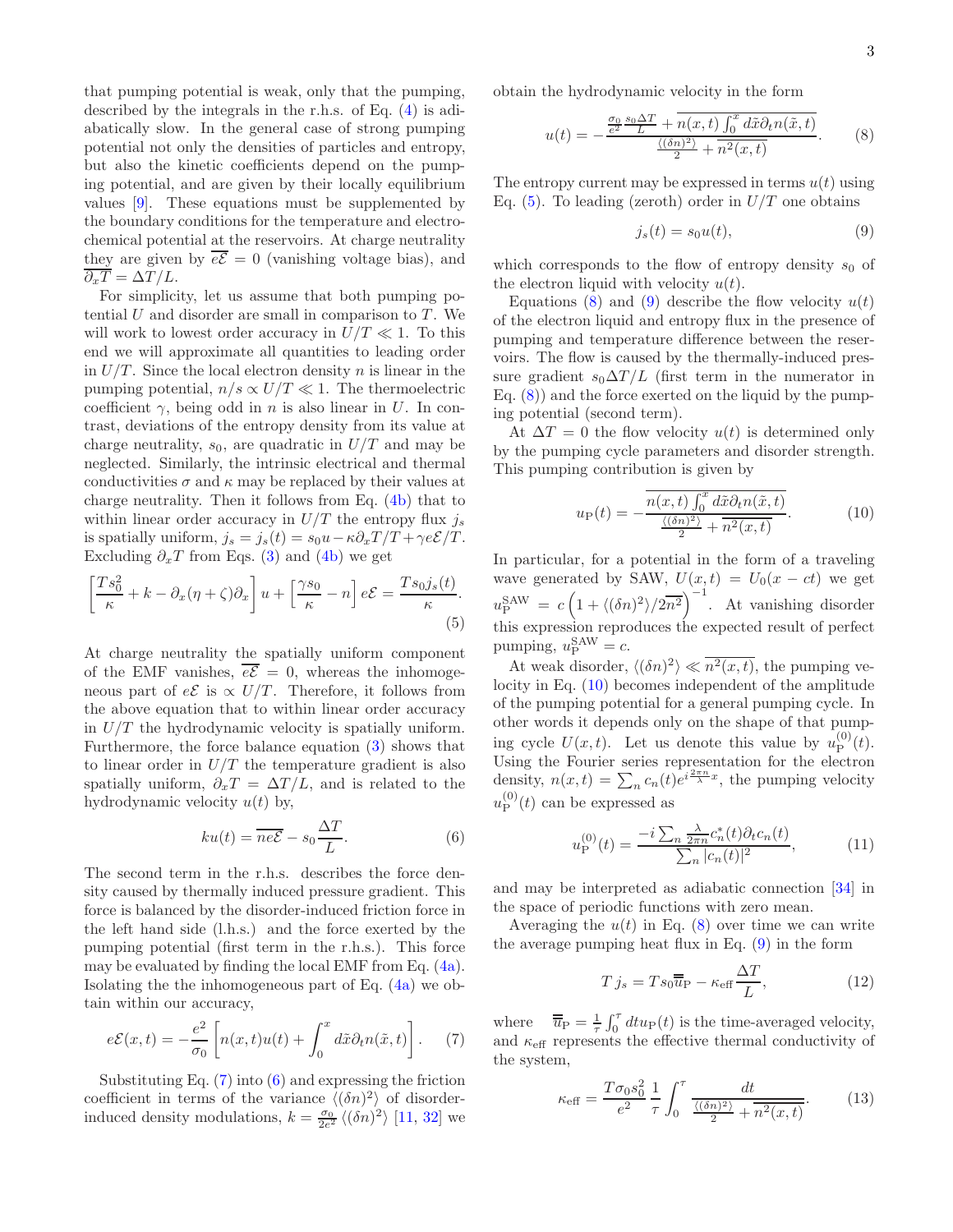It is inversely proportional to the variance of deviations of electron density from charge neutrality, which are caused by both disorder and the pumping potential. The factor 1/2 arises because disorder-induced density variations,  $\langle (\delta n)^2 \rangle$ , are statistically isotropic, whereas the density variations induced by the pumping potential depend only on the x-coordinate. At vanishing pumping potential Eq.  $(13)$  reproduces the result of Ref. [\[11](#page-4-9)].

Equations  $(10)$ ,  $(12)$ , and  $(13)$  describe the average heat flux across the system. At  $\Delta T = 0$  the pumping heat current is given by the first term in the r.h.s of Eq. [\(12\)](#page-2-7). The pumping velocity of the electron liquid depends only on the pumping potential and disorder strength. At weak disorder,  $\langle (\delta n)^2 \rangle \ll \overline{n^2}$ , the pumping velocity in Eq. [\(10\)](#page-2-5) becomes independent of the amplitude of pumping potential, and is determined only by the pumping cycle geometry, see Eq. [\(11\)](#page-2-8). The flow of heat due to  $\Delta T \neq 0$  is described by the second term in the r.h.s. of [\(12\)](#page-2-7) and is proportional to the effective thermal conductivity of the system in Eq. [\(13\)](#page-2-6). The latter also depends on the pumping potential. Note that, similar to peristaltic pumps, the pumping potential is distributed throughout the system. Therefore, the pumped heat flux (first term in the r.h.s. of Eq.  $(12)$ ) does not decrease with the system length  $L$ . In contrast, the flow of heat caused by the temperature difference  $\Delta T$  (second term in the r.h.s. of Eq.  $(12)$  is inversely proportional to L. Therefore, for a fixed  $\Delta T$ , cooling may be achieved even at low pumping strengths for sufficiently long systems.

Let us now discuss the heat pump efficiency. To keep the expressions simpler we consider the traveling wave potential of the form  $U_0(x-ct)$ . Efficiency of heat pumps is characterized by the coefficient of performance (COP), defined as the ratio of useful power to the power  $W$ consumed by the pump. For cooling/heating cycle the useful power (per unit width of the system) is given by  $Tj_s = Ts_0u$ , where T is the temperature of cold/hot reservoir. The power  $\dot{W}$  consumed by the pump may be obtained from a mechanical consideration. Using Eq.  $(7)$  it is easy to see that for a traveling wave potential,  $U_0(x-ct)$ , the force density exerted by the pumping potential on the electron liquid in Eq. [\(6\)](#page-2-1) has the form of a friction force,  $\overline{neE} = \frac{e^2}{\sigma_0}$  $\frac{e^2}{\sigma_0} n^2(x,t)(u-c)$ . Multiplying it by the velocity  $c$  and integrating over the system length one finds

$$
\dot{W} = L \frac{e^2}{\sigma_0} \overline{n^2} c (c - u). \tag{14}
$$

Dividing this by heat flux,  $Ts_0u$  one gets

$$
COP = COP_C \frac{s_0 u \Delta T}{L \frac{e^2}{\sigma_0} n^2 c (c - u)},
$$

where  $COP_C = \frac{T}{\Delta T}$  is the Carnot efficiency. Expressing  $\Delta T$  in terms of u using Eq. [\(8\)](#page-2-3) we get

<span id="page-3-0"></span>
$$
\frac{\text{COP}}{\text{COP}_{\text{C}}} = \frac{u}{c} - \alpha \frac{u^2}{c(c - u)},\tag{15}
$$

where we introduced the dimensionless disorder strength

<span id="page-3-3"></span>
$$
\alpha = \frac{\langle (\delta n)^2 \rangle}{2 \,\overline{n^2}}.\tag{16}
$$

At a fixed temperature difference, the maximal COP in Eq. [\(15\)](#page-3-0) is achieved at

<span id="page-3-5"></span><span id="page-3-1"></span>
$$
\frac{u}{c} = 1 - \sqrt{\frac{\alpha}{1 + \alpha}}.\tag{17}
$$

From Eq. [\(8\)](#page-2-3) it is easy to see that this occurs at

$$
\Delta T = \frac{e^2}{\sigma_0} \frac{cL\overline{n^2}}{s_0} \left[ \sqrt{\alpha(1+\alpha)} - \alpha \right]. \tag{18}
$$

The maximal value of COP is given by

<span id="page-3-4"></span>
$$
\frac{\text{COP}_{\text{m}}}{\text{COP}_{\text{C}}} = \left(\sqrt{1+\alpha} - \sqrt{\alpha}\right)^2. \tag{19}
$$

For weak disorder,  $\alpha \ll 1$ , it nearly reaches the Carnot limit. In this case  $u/c \approx 1$  in Eq. [\(17\)](#page-3-1), and heat pumping is almost perfect.

Equation [\(14\)](#page-3-2) and subsequent results for the heat pump efficiency may be also obtained by considering energy dissipation in the pump. The considerations above Eq.  $(7)$  show that within second order accuracy in  $U/T$ the contributions of temperature gradients and viscous stresses to energy dissipation may be neglected. Thus the rate of energy dissipation per unit area is given by  $T\dot{s} = ku^2 + \sigma_0 \mathcal{E}^2$ . Then using Eq. [\(7\)](#page-2-0) we obtain

$$
T\dot{s} = \frac{e^2}{\sigma_0} \left[ \frac{\langle (\delta n)^2 \rangle}{2} u^2 + n^2 (u - c)^2 \right].
$$
 (20)

Note that the energy dissipation rate in the system is characterized by the intrinsic conductivity. This reflects the fact that at small deviations from charge neutrality dissipation is caused by the electric fields arising in the electron liquid. The power consumed by the pump is given by sum of dissipated energy,  $TL\dot{s}$  and heat flux  $TJ_s$ . This reproduces Eq. [\(14\)](#page-3-2).

<span id="page-3-2"></span>To summarize, a mechanism of electronic pumping of heat at charge neutrality was considered. Since the system is on average charge-neutral, the heat transfer proceeds at zero net charge current, and is not accompanied by voltage buildup along the system. This may prove advantageous for potential cooling applications (e.g. of microelectronic devices) where voltage buildup or presence of mechanically moving parts is undesirable. Consideration focused on slow pumping in the regime of electron hydrodynamics. The key parameter of the pumping cycle is the dimensionless ratio of disorder to pumping strength ( $\alpha$  in Eq. [\(16\)](#page-3-3) in a traveling wave setup). At  $\alpha \ll 1$  the heat flux is determined by the geometry of the pumping potential. For potentials in the form of a traveling wave the optimal efficiency of the pump, Eq.  $(19)$ , may come close to the Carnot limit. Equation [\(18\)](#page-3-5) shows that optimal efficiency may be reached for a wide range